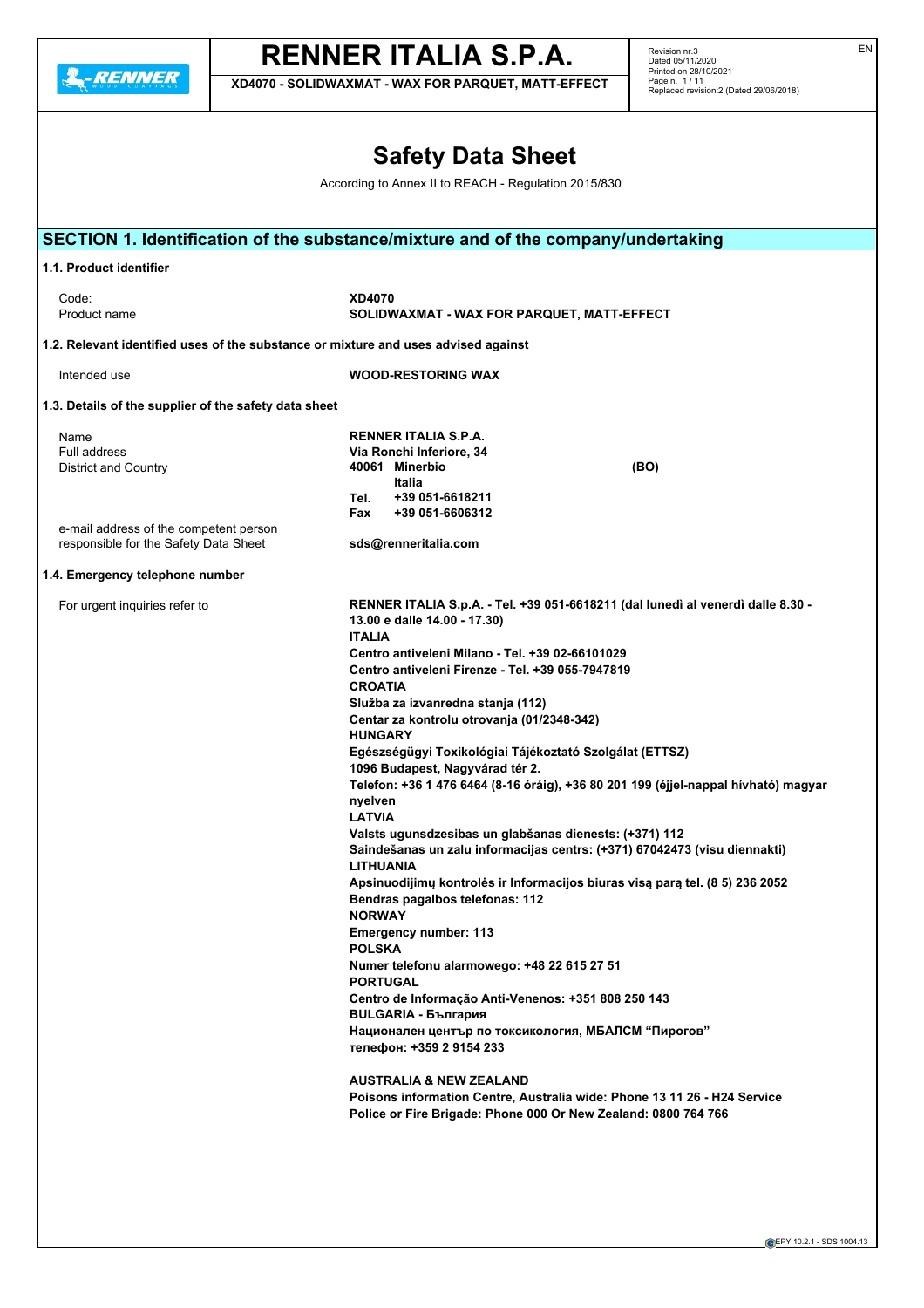

**XD4070 - SOLIDWAXMAT - WAX FOR PARQUET, MATT-EFFECT**

## **SECTION 2. Hazards identification**

## **2.1. Classification of the substance or mixture**

The product is not classified as hazardous pursuant to the provisions set forth in EC Regulation 1272/2008 (CLP). However, since the product contains hazardous substances in concentrations such as to be declared in section no. 3, it requires a safety data sheet with appropriate information, compliant to (EU) Regulation 2015/830.

Hazard classification and indication:

## **2.2. Label elements**

Hazard labelling pursuant to EC Regulation 1272/2008 (CLP) and subsequent amendments and supplements.

Hazard pictograms:

Signal words:

Hazard statements:

| <b>EUH210</b> |           | Safety data sheet available on request. |  |  |  |
|---------------|-----------|-----------------------------------------|--|--|--|
| <b>EUH208</b> | Contains: | 2-METHYL-4-ISOTHIAZOLIN-3-ONE           |  |  |  |
|               |           | May produce an allergic reaction.       |  |  |  |
|               |           |                                         |  |  |  |

Precautionary statements:

## **2.3. Other hazards**

On the basis of available data, the product does not contain any PBT or vPvB in percentage ≥ than 0,1%.

## **SECTION 3. Composition/information on ingredients**

## **3.2. Mixtures**

Contains: Identification **x = Conc. % Classification 1272/2008 (CLP) 2-METHYL-4-ISOTHIAZOLIN-3-ONE** *CAS 2682-20-4* 0 ≤ x < 0,0015 **Acute Tox. 2 H330, Acute Tox. 3 H301, Acute Tox. 3 H311, Skin Corr. 1C H314, Eye Dam. 1 H318, Skin Sens. 1A H317, Aquatic Acute 1 H400 M=10, Aquatic Chronic 1 H410 M=1** *EC 220-239-6 INDEX 613-167-00-5 Reg. no.*

The full wording of hazard (H) phrases is given in section 16 of the sheet.

## **SECTION 4. First aid measures**

### **4.1. Description of first aid measures**

Not specifically necessary. Observance of good industrial hygiene is recommended.

### **4.2. Most important symptoms and effects, both acute and delayed**

Specific information on symptoms and effects caused by the product are unknown.

## **4.3. Indication of any immediate medical attention and special treatment needed**

Information not available

EN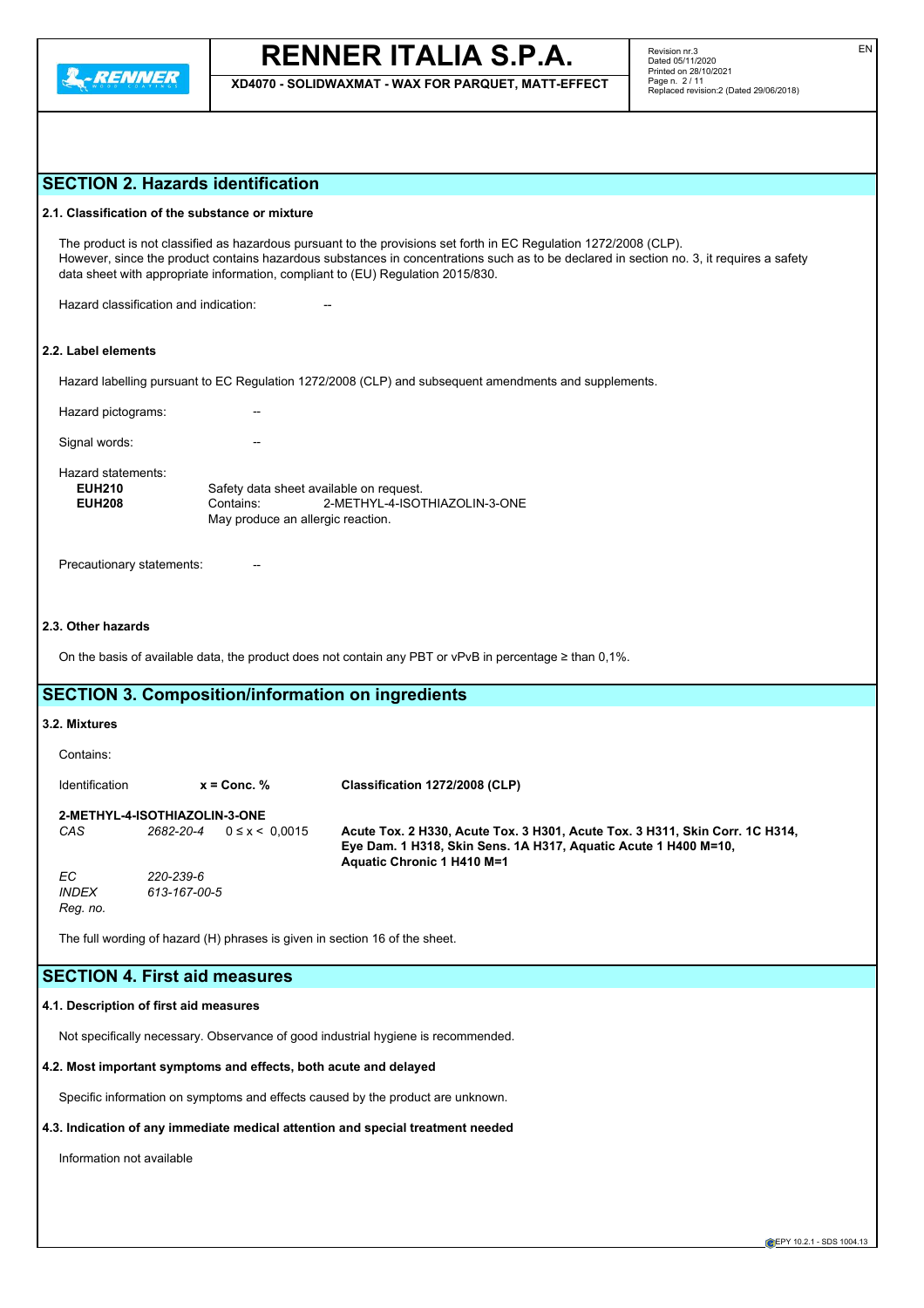

**XD4070 - SOLIDWAXMAT - WAX FOR PARQUET, MATT-EFFECT**

## **SECTION 5. Firefighting measures**

## **5.1. Extinguishing media**

SUITABLE EXTINGUISHING EQUIPMENT The extinguishing equipment should be of the conventional kind: carbon dioxide, foam, powder and water spray. UNSUITABLE EXTINGUISHING EQUIPMENT

None in particular.

## **5.2. Special hazards arising from the substance or mixture**

HAZARDS CAUSED BY EXPOSURE IN THE EVENT OF FIRE Do not breathe combustion products.

### **5.3. Advice for firefighters**

### GENERAL INFORMATION

Use jets of water to cool the containers to prevent product decomposition and the development of substances potentially hazardous for health. Always wear full fire prevention gear. Collect extinguishing water to prevent it from draining into the sewer system. Dispose of contaminated water used for extinction and the remains of the fire according to applicable regulations. SPECIAL PROTECTIVE EQUIPMENT FOR FIRE-FIGHTERS Normal fire fighting clothing i.e. fire kit (BS EN 469), gloves (BS EN 659) and boots (HO specification A29 and A30) in combination with

self-contained open circuit positive pressure compressed air breathing apparatus (BS EN 137).

## **SECTION 6. Accidental release measures**

## **6.1. Personal precautions, protective equipment and emergency procedures**

Use breathing equipment if fumes or powders are released into the air. These indications apply for both processing staff and those involved in emergency procedures.

## **6.2. Environmental precautions**

The product must not penetrate into the sewer system or come into contact with surface water or ground water.

## **6.3. Methods and material for containment and cleaning up**

Confine using earth or inert material. Collect as much material as possible and eliminate the rest using jets of water. Contaminated material should be disposed of in compliance with the provisions set forth in point 13.

### **6.4. Reference to other sections**

Any information on personal protection and disposal is given in sections 8 and 13.

## **SECTION 7. Handling and storage**

## **7.1. Precautions for safe handling**

Before handling the product, consult all the other sections of this material safety data sheet. Avoid leakage of the product into the environment. Do not eat, drink or smoke during use.

## **7.2. Conditions for safe storage, including any incompatibilities**

Keep the product in clearly labelled containers. Keep containers away from any incompatible materials, see section 10 for details.

## **7.3. Specific end use(s)**

Information not available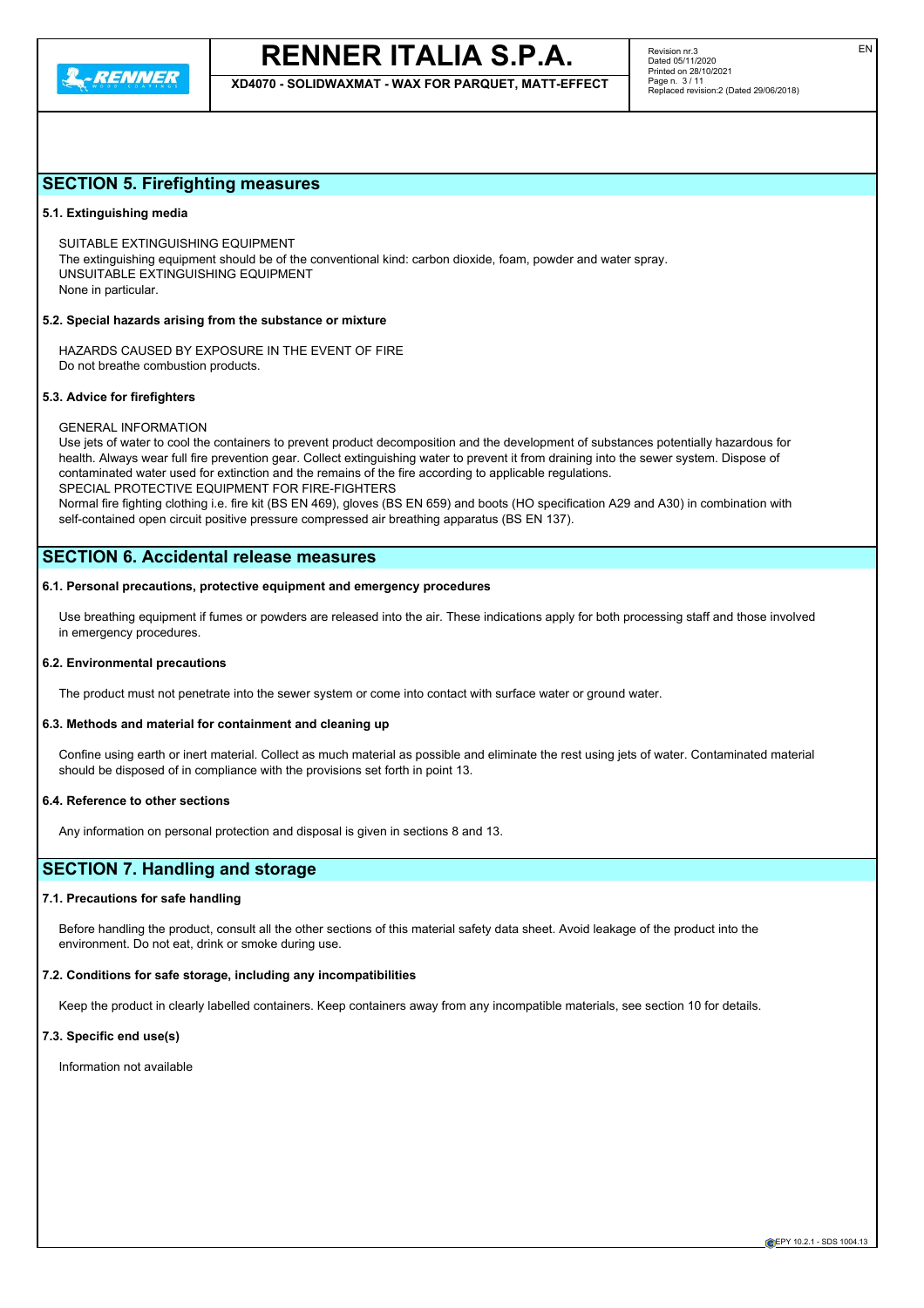**L. RENNER** 

## **RENNER ITALIA S.P.A.**

**XD4070 - SOLIDWAXMAT - WAX FOR PARQUET, MATT-EFFECT**

Revision nr.3 Dated 05/11/2020 Printed on 28/10/2021 Page n. 4 / 11 Replaced revision:2 (Dated 29/06/2018)

## **SECTION 8. Exposure controls/personal protection**

### **8.1. Control parameters**

Regulatory References:

| <b>DEU</b> | Deutschland    | TRGS 900 - Seite 1 von 69 (Fassung 29.03.2019)- Liste der Arbeitsplatzgrenzwerte und<br>Kurzzeitwerte                                                                                                                             |
|------------|----------------|-----------------------------------------------------------------------------------------------------------------------------------------------------------------------------------------------------------------------------------|
| <b>HRV</b> | Hrvatska       | Pravilnik o zaštiti radnika od izloženosti opasnim kemikalijama na radu, graničnim vrijednostima<br>izloženosti i biološkim graničnim vrijednostima (NN 91/18)                                                                    |
| LTU        | Lietuva        | LIETUVOS HIGIENOS NORMA HN 23:2011 "CHEMINIŲ MEDŽIAGŲ PROFESINIO POVEIKIO<br>RIBINIAI DYDŽIAI. MATAVIMO IR POVEIKIO VERTINIMO BENDRIEJI REIKALAVIMAI. Nr.<br>V-695/A1-272, 2018-06-12, paskelbta TAR 2018-06-15, i. k. 2018-09988 |
| <b>LVA</b> | Latvija        | Ķīmisko vielu aroda ekspozīcijas robežvērtības (AER) darba vides gaisā 2018                                                                                                                                                       |
| <b>NOR</b> | Norge          | Fastsatt av Arbeids- og sosialdepartementet 21. august 2018 med hjemmel i lov 17. juni 2005 nr.<br>62 om arbeidsmiljø, arbeidstid, stillingsvern mv. (arbeidsmiljøloven) § 1-3, § 1-4 og § 4-5                                    |
| <b>POL</b> | Polska         | ROZPORZADZENIE MINISTRA RODZINY, PRACY I POLITYKI SPOŁECZNEJ z dnia 12<br>czerwca 2018 r                                                                                                                                          |
| <b>SVN</b> | Slovenija      | Uradni list Republike Slovenije 20.12.2019 - Uradnem listu RS št. 78/19 -PRAVILNIK o varovanju<br>delavcev pred tveganji zaradi izpostavljenosti kemičnim snovem pri delu                                                         |
| <b>GBR</b> | United Kingdom | EH40/2005 Workplace exposure limits (Third edition, published 2018)                                                                                                                                                               |

## **1,2-PROPANEDIOL**

| <b>Threshold Limit Value</b>                    |            |                      |          |            |          |                    |                        |         |          |
|-------------------------------------------------|------------|----------------------|----------|------------|----------|--------------------|------------------------|---------|----------|
| Type                                            | Country    | TWA/8h               |          | STEL/15min |          |                    | Remarks / Observations |         |          |
|                                                 |            | mg/m3                | ppm      | mg/m3      | ppm      |                    |                        |         |          |
| <b>GVI/KGVI</b>                                 | <b>HRV</b> | 474                  | 150      |            |          |                    |                        |         |          |
| <b>RD</b>                                       | LTU        | 7                    |          |            |          |                    |                        |         |          |
| <b>RV</b>                                       | <b>LVA</b> | 7                    |          |            |          |                    |                        |         |          |
| <b>TLV</b>                                      | <b>NOR</b> | 79                   | 25       |            |          |                    |                        |         |          |
| NDS/NDSCh                                       | <b>POL</b> | 100                  |          |            |          | <b>INHAL</b>       |                        |         |          |
| <b>WEL</b>                                      | <b>GBR</b> | 10                   |          |            |          |                    | <b>Particulates</b>    |         |          |
| <b>Predicted no-effect concentration - PNEC</b> |            |                      |          |            |          |                    |                        |         |          |
| Normal value in fresh water                     |            |                      |          |            |          |                    | 260                    | mg/l    |          |
| Normal value in marine water                    |            |                      |          |            |          |                    | 26                     | mg/l    |          |
| Normal value for fresh water sediment           |            |                      |          |            |          |                    | 572                    | mg/kg   |          |
| Normal value for marine water sediment          |            |                      |          |            |          |                    | 57,2                   | mg/kg   |          |
| Normal value for water, intermittent release    |            |                      |          |            |          |                    | 183                    | mg/l    |          |
| Normal value of STP microorganisms              |            |                      |          |            |          |                    | 20000                  | mg/l    |          |
| Normal value for the terrestrial compartment    |            |                      |          |            |          |                    | 50                     | mg/kg   |          |
| Health - Derived no-effect level - DNEL / DMEL  |            |                      |          |            |          |                    |                        |         |          |
|                                                 |            | Effects on consumers |          |            |          | Effects on workers |                        |         |          |
| Route of exposure                               | Acute      | Acute                |          | Chronic    | Chronic  | Acute              | Acute                  | Chronic | Chronic  |
|                                                 | local      |                      | systemic | local      | systemic | local              | systemic               | local   | systemic |
| Inhalation                                      |            |                      |          | 10         | 50       |                    |                        | 10      | 168      |
|                                                 |            |                      |          | mg/m3      | mg/m3    |                    |                        | mg/m3   | mg/m3    |
| Skin                                            |            |                      |          |            |          |                    |                        | 10      |          |

## **2-METHYL-4-ISOTHIAZOLIN-3-ONE**

| <b>Threshold Limit Value</b> |            |           |     |            |     |                        |
|------------------------------|------------|-----------|-----|------------|-----|------------------------|
| Type                         | Country    | TWA/8h    |     | STEL/15min |     | Remarks / Observations |
|                              |            | mq/m3     | ppm | ma/m3      | ppm |                        |
| <b>MAK</b>                   | <b>DEU</b> | ∩∩<br>◡.∠ |     |            |     | INHAL                  |
| MV                           | <b>SVN</b> | 0.05      |     |            |     |                        |

Legend:

 $(C)$  = CEILING ; INHAL = Inhalable Fraction ; RESP = Respirable Fraction ; THORA = Thoracic Fraction. VND = hazard identified but no DNEL/PNEC available ; NEA = no exposure expected ; NPI = no hazard identified.

### **8.2. Exposure controls**

Take the normal precautions for handling chemicals and apply an adequate standard of workplace hygiene.

Users must assess the risks in their workplace and adopt:

- Primary collective protective measures such as adequate natural ventilation and local extraction

- Personal protective equipment to manage the combination of residual risks

Personal protective equipment varies according to the possible exposure and hazardousness of the working conditions, so the final choice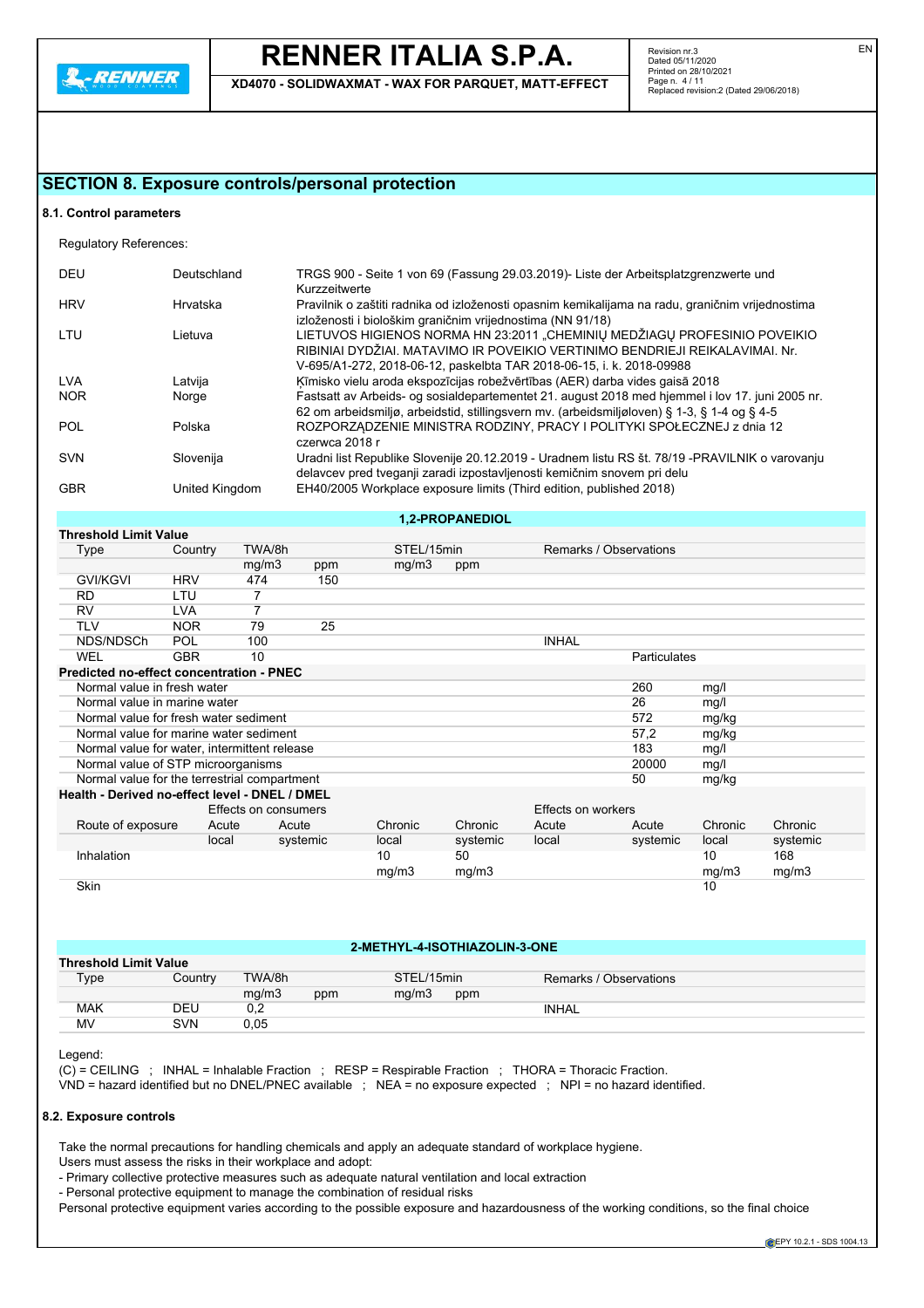

**XD4070 - SOLIDWAXMAT - WAX FOR PARQUET, MATT-EFFECT**

## **SECTION 8. Exposure controls/personal protection** ... / >>

depends on the risk assessment. HAND PROTECTION Use category III chemical resistant gloves according to the EN 374 standard Brief contact (splash protection) – non-exhaustive list Suitable material: NITRILE RUBBER (NBR) Glove thickness: greater than 0.4 mm Breakthrough time: from 30 to 60 minutes Breakthrough index: at least 2 The gloves must be replaced if there are signs of deterioration. In any case, users must assess the risks to determine the most suitable type of glove for the conditions of use.

SKIN PROTECTION Wear work clothes and safety footwear that complies with EN ISO 20344

EYE PROTECTION Wear safety glasses (EN 166).

RESPIRATORY PROTECTION Use a mask with EN140 and/or EN136 approval, with an ABEK type filter (EN 14387)

ENVIRONMENTAL EXPOSURE CONTROLS

The emissions generated by manufacturing processes, including those generated by ventilation equipment, should be checked to ensure compliance with environmental standards.

## **SECTION 9. Physical and chemical properties**

NOTE: Determination of the flash point may be NA (not applicable), the product being non flammable.

## **9.1. Information on basic physical and chemical properties**

| <b>Properties</b>                            |        | Value            | <b>Information</b> |  |
|----------------------------------------------|--------|------------------|--------------------|--|
| Appearance                                   |        | liquid           |                    |  |
| Colour                                       |        | white            |                    |  |
| Odour                                        |        | almost odourless |                    |  |
| Odour threshold                              |        | Not available    |                    |  |
| рH                                           |        | $7,0-9,0$        |                    |  |
| Melting point / freezing point               |        | Not available    |                    |  |
| Initial boiling point                        | $\geq$ | °C<br>65         |                    |  |
| Boiling range                                |        | Not available    |                    |  |
| Flash point                                  |        | Not applicable   |                    |  |
| <b>Evaporation Rate</b>                      |        | Not available    |                    |  |
| Flammability of solids and gases             |        | not applicable   |                    |  |
| Lower inflammability limit                   |        | Not available    |                    |  |
| Upper inflammability limit                   |        | Not available    |                    |  |
| Lower explosive limit                        |        | Not available    |                    |  |
| Upper explosive limit                        |        | Not available    |                    |  |
| Vapour pressure                              |        | Not available    |                    |  |
| Vapour density                               |        | Not available    |                    |  |
| Relative density                             |        | 1,01             |                    |  |
| Solubility                                   |        | soluble in water |                    |  |
| Partition coefficient: n-octanol/water       |        | Not available    |                    |  |
| Auto-ignition temperature                    |        | Not available    |                    |  |
| Decomposition temperature                    |        | Not available    |                    |  |
| Viscosity                                    |        | Not available    |                    |  |
| <b>Explosive properties</b>                  |        | not applicable   |                    |  |
| Oxidising properties                         |        | not applicable   |                    |  |
| 9.2. Other information                       |        |                  |                    |  |
| Total solids $(250^{\circ}C / 482^{\circ}F)$ |        | 9,58%            |                    |  |
| VOC (Directive 2010/75/EC):                  |        | 5,90 % - 59,63   | g/litre            |  |
| VOC (volatile carbon) :                      |        | 3,46 % - 34,92   | a/litre            |  |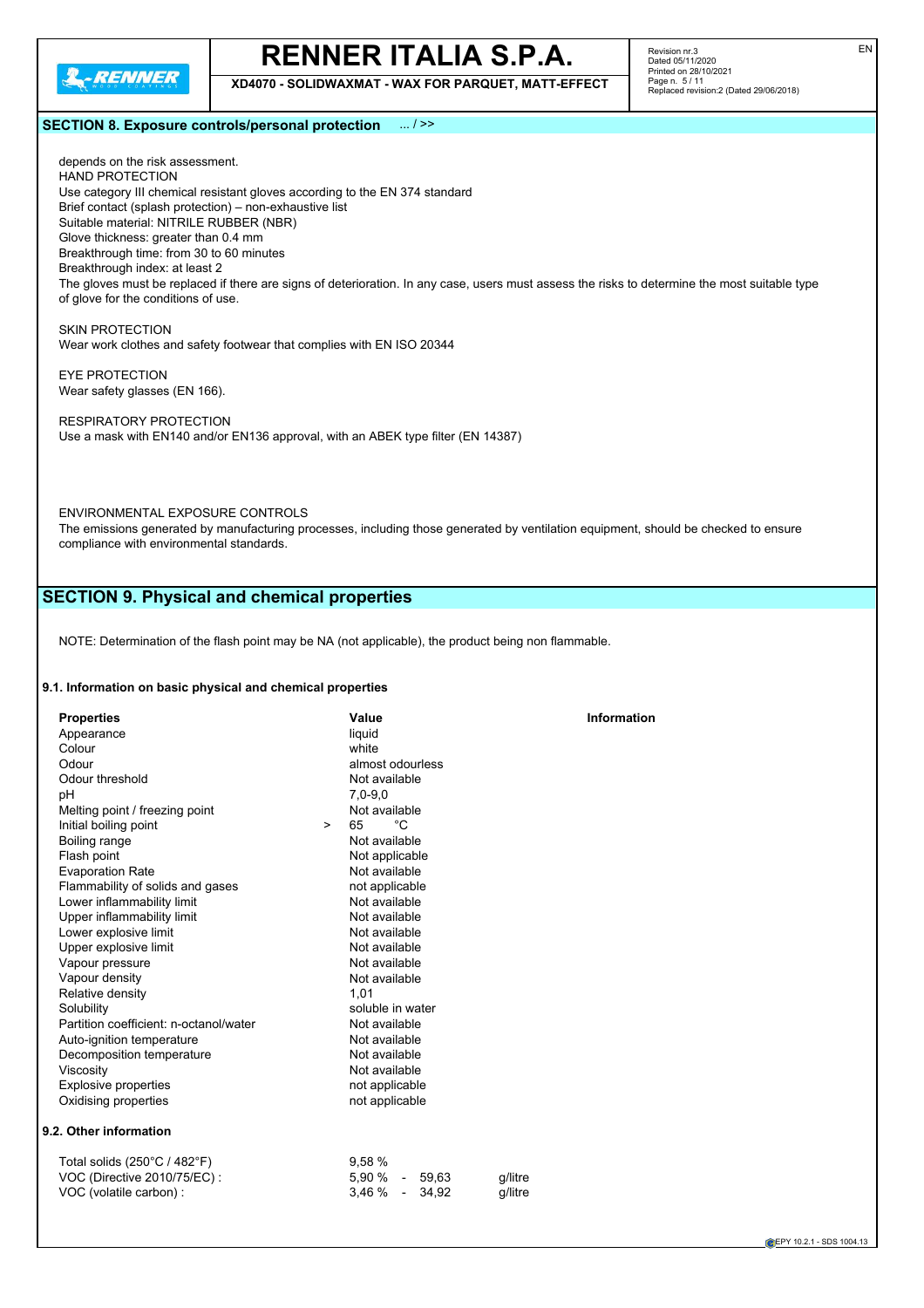**XD4070 - SOLIDWAXMAT - WAX FOR PARQUET, MATT-EFFECT**

## **SECTION 10. Stability and reactivity**

## TRIETHYLENE GLYCOL MONOBUTYL ETHER

TRIETHYLENE GLYCOL MONOBUTYL ETHER: Incompatible materials: strong bases, strong oxidising agents, acids.

## PHENETHYL ALCOHOL

PHENETHYL ALCOHOL: Incompatible materials: strong oxidising agents, strong acids.

## 1-HYDROXYPYRIDINE-2-THIONE ZINC

1-HYDROXYPYRIDINE-2-THIONE ZINC - Keep away from light. Incompatible materials: oxidising agents, heavy metals and reducing agents.

## **10.1. Reactivity**

There are no particular risks of reaction with other substances in normal conditions of use.

### 1,2-PROPANEDIOL

Hygroscopic.Stable in normal conditions of use and storage.

ETHYL ACETATE

Decomposes slowly into acetic acid and ethanol under the effect of light, air and water.

#### **10.2. Chemical stability**

The product is stable in normal conditions of use and storage.

### **10.3. Possibility of hazardous reactions**

No hazardous reactions are foreseeable in normal conditions of use and storage.

1,2-PROPANEDIOL

May react dangerously with: acid chlorides,acid anhydrides,oxidising agents.

## **10.4. Conditions to avoid**

None in particular. However the usual precautions used for chemical products should be respected.

### **10.5. Incompatible materials**

**GERIANOL** 

Avoid materials: oxidant agents, acylic halogenates, anhydrides.

### **10.6. Hazardous decomposition products**

1,2-PROPANEDIOL

May develop: carbon oxides.

## **SECTION 11. Toxicological information**

In the absence of experimental data for the product itself, health hazards are evaluated according to the properties of the substances it contains, using the criteria specified in the applicable regulation for classification. It is therefore necessary to take into account the concentration of the individual hazardous substances indicated in section 3, to evaluate the toxicological effects of exposure to the product.

### **11.1. Information on toxicological effects**

Metabolism, toxicokinetics, mechanism of action and other information

Information not available

Information on likely routes of exposure

#### CYCLOHEXANE

WORKERS: inhalation; contact with the skin.

POPULATION: ingestion of contaminated food or water; inhalation of ambient air; contact with the skin of products containing the substance.

Delayed and immediate effects as well as chronic effects from short and long-term exposure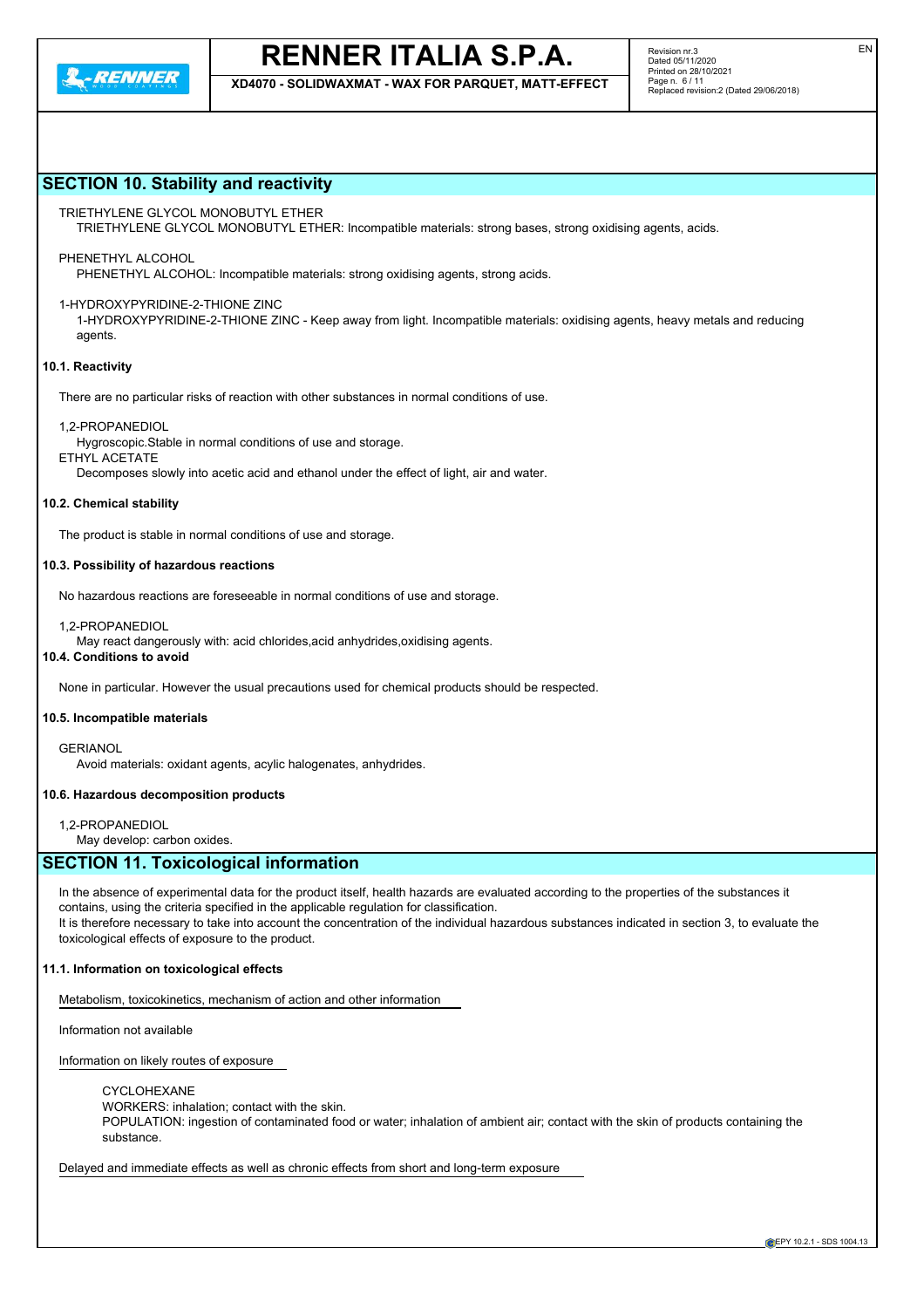

**XD4070 - SOLIDWAXMAT - WAX FOR PARQUET, MATT-EFFECT**

Revision nr.3 Dated 05/11/2020 Printed on 28/10/2021 Page n. 7 / 11 Replaced revision:2 (Dated 29/06/2018)

## **SECTION 11. Toxicological information** ... / >>

## CYCLOHEXANE

Irritating for the skin and mucous membranes, and may be absorbed by the skin; nerve damage can occur at high doses and is largely due to the cyclohexanone, its metabolite.

#### Interactive effects

CYCLOHEXANE The substance may enhance the effects of agents such as tri-ortho-cresyl phosphate (TOCP).

## ACUTE TOXICITY

ATE (Inhalation) of the mixture: Not classified (no significant component) ATE (Oral) of the mixture: Not classified (no significant component) ATE (Dermal) of the mixture:  $\blacksquare$  Not classified (no significant component)

1,2-PROPANEDIOL LD50 (Oral) 22000 mg/kg<br>
LD50 (Dermal) 2000 mg/kg > 2000 mg/kg LD50 (Dermal)

POLYETHYLENE WAX

LD50 (Oral) > 2000 mg/kg

2-METHYL-4-ISOTHIAZOLIN-3-ONE LD50 (Oral) 183 mg/kg LD50 (Dermal) 218 mg/kg LC50 (Inhalation) 0,53 mg/l/4h

## SKIN CORROSION / IRRITATION

Does not meet the classification criteria for this hazard class

#### SERIOUS EYE DAMAGE / IRRITATION

Does not meet the classification criteria for this hazard class

RESPIRATORY OR SKIN SENSITISATION

May produce an allergic reaction. Contains: 2-METHYL-4-ISOTHIAZOLIN-3-ONE

### GERM CELL MUTAGENICITY

Does not meet the classification criteria for this hazard class

### CARCINOGENICITY

Does not meet the classification criteria for this hazard class

## REPRODUCTIVE TOXICITY

Does not meet the classification criteria for this hazard class

## STOT - SINGLE EXPOSURE

Does not meet the classification criteria for this hazard class

## STOT - REPEATED EXPOSURE

Does not meet the classification criteria for this hazard class

## ASPIRATION HAZARD

Does not meet the classification criteria for this hazard class

EN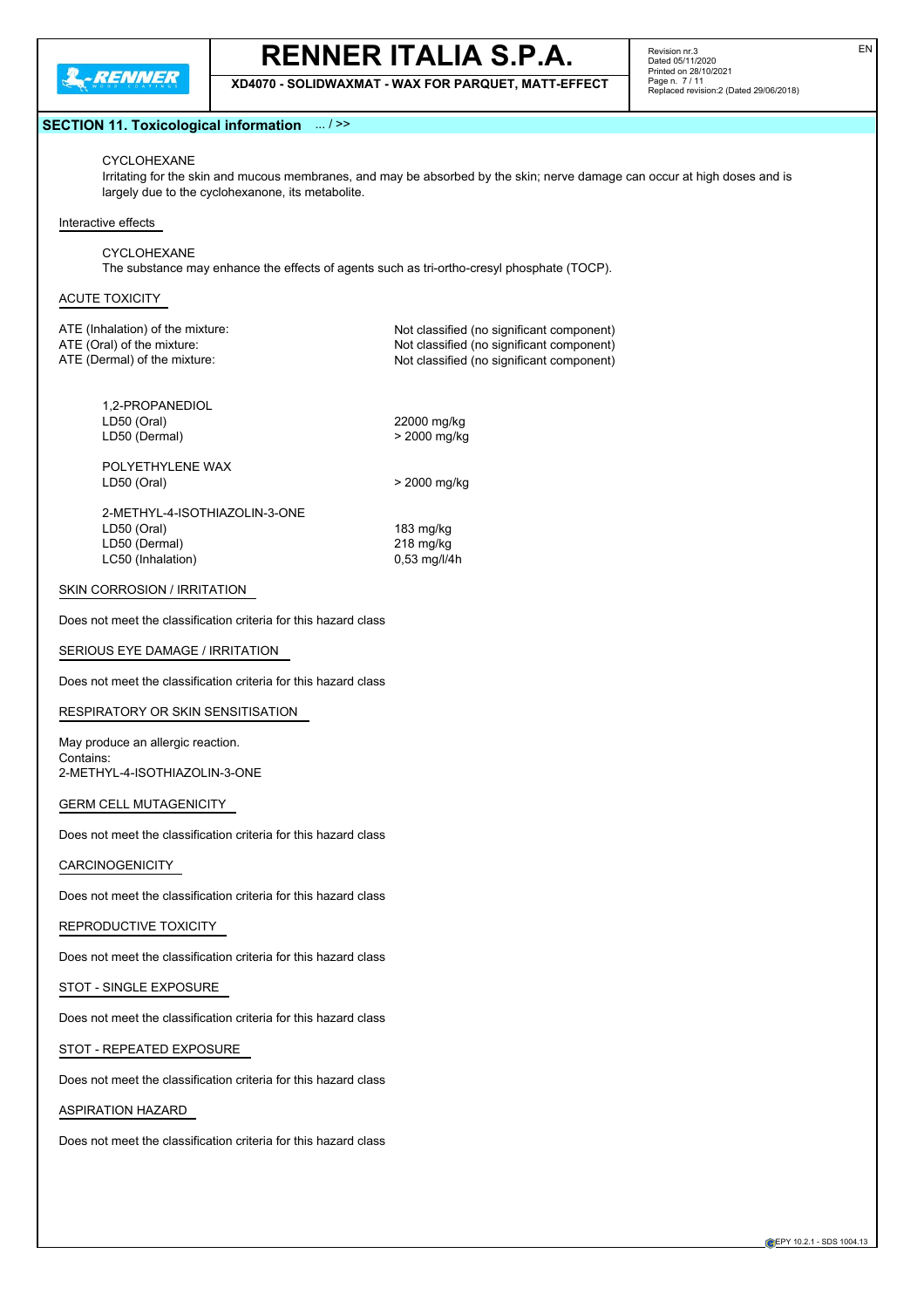

**XD4070 - SOLIDWAXMAT - WAX FOR PARQUET, MATT-EFFECT**

Revision nr.3 Dated 05/11/2020 Printed on 28/10/2021 Page n. 8 / 11 Replaced revision:2 (Dated 29/06/2018)

## **SECTION 12. Ecological information**

Use this product according to good working practices. Avoid littering. Inform the competent authorities, should the product reach waterways or contaminate soil or vegetation.

## **12.1. Toxicity**

| 1,2-PROPANEDIOL<br>LC50 - for Fish<br>EC50 - for Crustacea<br>Chronic NOEC for Crustacea                                                                                                                                      | 40613 mg/l/96h Onchorynchus mykiss<br>18340 mg/l/48h Ceriodaphnia dubia<br>13020 mg/l                                                                               |
|-------------------------------------------------------------------------------------------------------------------------------------------------------------------------------------------------------------------------------|---------------------------------------------------------------------------------------------------------------------------------------------------------------------|
| POLYETHYLENE WAX<br>LC50 - for Fish                                                                                                                                                                                           | > 100 mg/l/96h                                                                                                                                                      |
| 2-METHYL-4-ISOTHIAZOLIN-3-ONE<br>LC50 - for Fish<br>EC50 - for Crustacea<br>EC50 - for Algae / Aquatic Plants<br>Chronic NOEC for Crustacea<br>Chronic NOEC for Algae / Aquatic Plants<br>12.2. Persistence and degradability | > 150 mg/l/96h Danio rerio<br>0,87 mg/l/48h Daphnia magna<br>0,157 mg/l/72h Selenastrum capricornutum<br>$0,044$ mg/l<br>0,0104 mg/l Psudokirchneriella subcapitata |
|                                                                                                                                                                                                                               |                                                                                                                                                                     |
| 1,2-PROPANEDIOL<br>Solubility in water<br>Rapidly degradable                                                                                                                                                                  | 1000 - 10000 mg/l                                                                                                                                                   |
| 2-METHYL-4-ISOTHIAZOLIN-3-ONE<br>NOT rapidly degradable                                                                                                                                                                       |                                                                                                                                                                     |
| 12.3. Bioaccumulative potential                                                                                                                                                                                               |                                                                                                                                                                     |
| 1,2-PROPANEDIOL<br>Partition coefficient: n-octanol/water<br><b>BCF</b>                                                                                                                                                       | $-1.07$<br>0,09                                                                                                                                                     |
| 2-METHYL-4-ISOTHIAZOLIN-3-ONE<br>Partition coefficient: n-octanol/water                                                                                                                                                       | $-0.32$                                                                                                                                                             |
| 12.4. Mobility in soil                                                                                                                                                                                                        |                                                                                                                                                                     |
| 1,2-PROPANEDIOL<br>Partition coefficient: soil/water                                                                                                                                                                          | 0,46                                                                                                                                                                |
| 12.5. Results of PBT and vPvB assessment                                                                                                                                                                                      |                                                                                                                                                                     |
|                                                                                                                                                                                                                               | On the basis of available data, the product does not contain any PBT or vPvB in percentage $\geq$ than 0,1%.                                                        |

#### **12.6. Other adverse effects**

Information not available

## **SECTION 13. Disposal considerations**

## **13.1. Waste treatment methods**

For disposal or recovery in EU countries , use the relevant waste code (EWC code) identified in the European Waste Catalogue. The producer of the waste must assign the EWC code according to the sector and type of process. Disposal must be carried out by an authorised waste management company.

After the producer of the waste has assigned the EWC code, the contaminated packaging must be sent for recovery or disposal in compliance with the European waste management regulations. Disposal must be carried out by an authorised waste management company. For waste disposal or recovery in countries outside the EU, comply with the national or local regulations in force. For disposal or recovery of contaminated packaging in countries outside the EU, comply with the national or local regulations in force.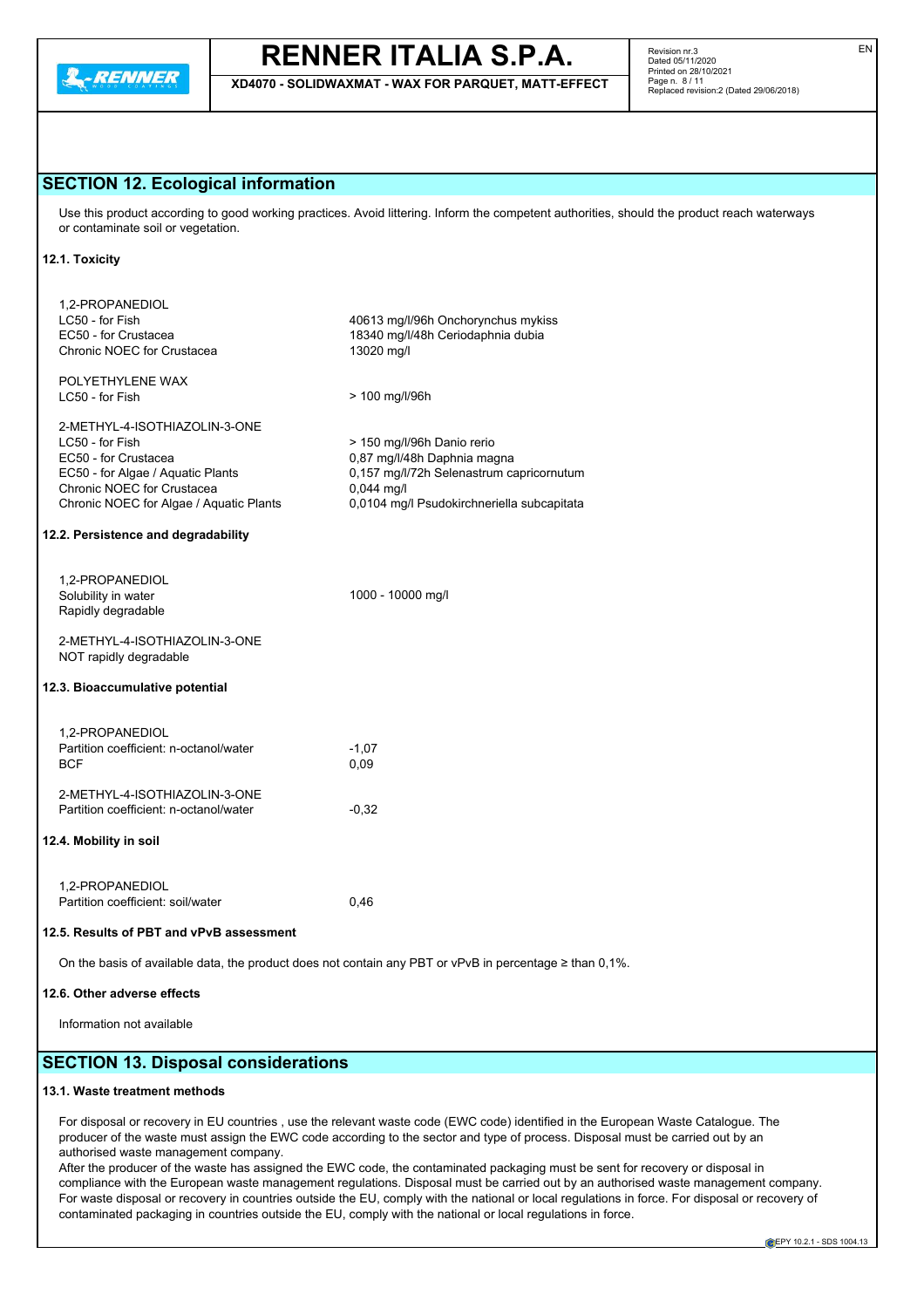

**XD4070 - SOLIDWAXMAT - WAX FOR PARQUET, MATT-EFFECT**

Waste transportation may be subject to regulations on transportation of hazardous goods.

## **SECTION 14. Transport information**

The product is not dangerous under current provisions of the Code of International Carriage of Dangerous Goods by Road (ADR) and by Rail (RID), of the International Maritime Dangerous Goods Code (IMDG), and of the International Air Transport Association (IATA) regulations.

## **14.1. UN number**

Not applicable

## **14.2. UN proper shipping name**

Not applicable

## **14.3. Transport hazard class(es)**

Not applicable

## **14.4. Packing group**

Not applicable

## **14.5. Environmental hazards**

Not applicable

## **14.6. Special precautions for user**

Not applicable

### **14.7. Transport in bulk according to Annex II of Marpol and the IBC Code**

Information not relevant

## **SECTION 15. Regulatory information**

### **15.1. Safety, health and environmental regulations/legislation specific for the substance or mixture**

Seveso Category - Directive 2012/18/EC: None

Restrictions relating to the product or contained substances pursuant to Annex XVII to EC Regulation 1907/2006

**Product** Point 40

Substances in Candidate List (Art. 59 REACH) On the basis of available data, the product does not contain any SVHC in percentage ≥ than 0,1%.

Substances subject to authorisation (Annex XIV REACH)

**None** 

Substances subject to exportation reporting pursuant to (EC) Reg. 649/2012: **None** 

Substances subject to the Rotterdam Convention: **None** 

Substances subject to the Stockholm Convention: **None** 

Healthcare controls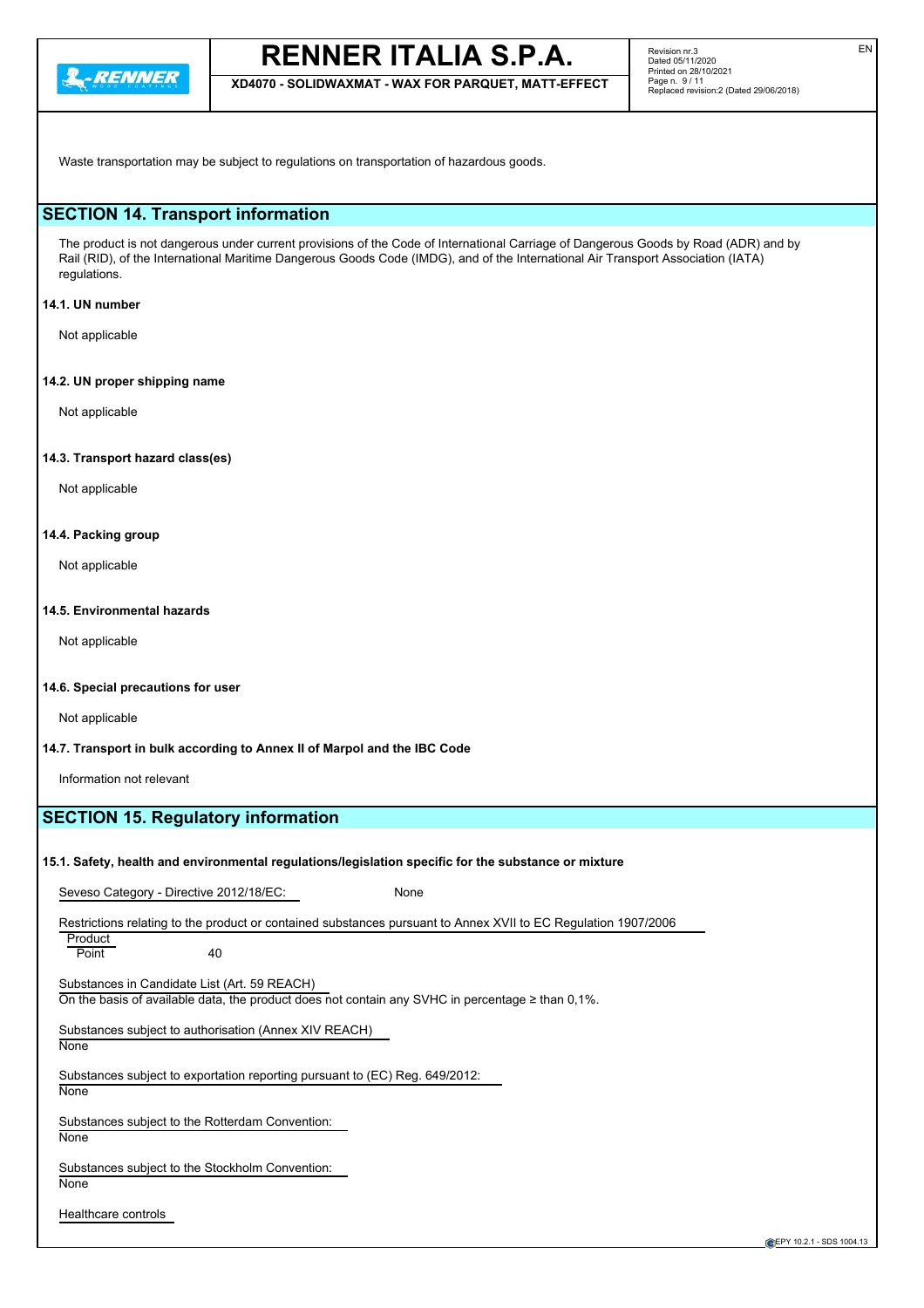**2.RENNER** 

## **RENNER ITALIA S.P.A.**

**XD4070 - SOLIDWAXMAT - WAX FOR PARQUET, MATT-EFFECT**

Revision nr.3 Dated 05/11/2020 Printed on 28/10/2021 Page n. 10 / 11 Replaced revision:2 (Dated 29/06/2018)

## **SECTION 15. Regulatory information** ... / >>

Information not available

## **15.2. Chemical safety assessment**

A chemical safety assessment has not been performed for the preparation/for the substances indicated in section 3.

## **SECTION 16. Other information**

Text of hazard (H) indications mentioned in section 2-3 of the sheet:

| <b>Acute Tox. 2</b>      | Acute toxicity, category 2                                         |
|--------------------------|--------------------------------------------------------------------|
| Acute Tox. 3             | Acute toxicity, category 3                                         |
| <b>Skin Corr. 1C</b>     | Skin corrosion, category 1C                                        |
| <b>Skin Sens. 1A</b>     | Skin sensitization, category 1A                                    |
| <b>Aquatic Acute 1</b>   | Hazardous to the aquatic environment, acute toxicity, category 1   |
| <b>Aquatic Chronic 1</b> | Hazardous to the aquatic environment, chronic toxicity, category 1 |
| H330                     | Fatal if inhaled.                                                  |
| H301                     | Toxic if swallowed.                                                |
| H311                     | Toxic in contact with skin.                                        |
| H314                     | Causes severe skin burns and eye damage.                           |
| H317                     | May cause an allergic skin reaction.                               |
| H400                     | Very toxic to aquatic life.                                        |
| H410                     | Very toxic to aquatic life with long lasting effects.              |
| <b>EUH210</b>            | Safety data sheet available on request.                            |
|                          |                                                                    |

LEGEND:

- ADR: European Agreement concerning the carriage of Dangerous goods by Road
- CAS NUMBER: Chemical Abstract Service Number
- CE50: Effective concentration (required to induce a 50% effect)
- CE NUMBER: Identifier in ESIS (European archive of existing substances)
- CLP: EC Regulation 1272/2008
- DNEL: Derived No Effect Level
- EmS: Emergency Schedule
- GHS: Globally Harmonized System of classification and labeling of chemicals
- IATA DGR: International Air Transport Association Dangerous Goods Regulation
- IC50: Immobilization Concentration 50%
- IMDG: International Maritime Code for dangerous goods
- IMO: International Maritime Organization
- INDEX NUMBER: Identifier in Annex VI of CLP
- LC50: Lethal Concentration 50%
- LD50: Lethal dose 50%
- OEL: Occupational Exposure Level
- PBT: Persistent bioaccumulative and toxic as REACH Regulation
- PEC: Predicted environmental Concentration
- PEL: Predicted exposure level
- PNEC: Predicted no effect concentration
- REACH: EC Regulation 1907/2006
- RID: Regulation concerning the international transport of dangerous goods by train
- TLV: Threshold Limit Value
- TLV CEILING: Concentration that should not be exceeded during any time of occupational exposure.
- TWA STEL: Short-term exposure limit
- TWA: Time-weighted average exposure limit
- VOC: Volatile organic Compounds
- vPvB: Very Persistent and very Bioaccumulative as for REACH Regulation
- WGK: Water hazard classes (German).

## GENERAL BIBLIOGRAPHY

- 1. Regulation (EC) 1907/2006 (REACH) of the European Parliament
- 2. Regulation (EC) 1272/2008 (CLP) of the European Parliament
- 3. Regulation (EU) 790/2009 (I Atp. CLP) of the European Parliament
- 4. Regulation (EU) 2015/830 of the European Parliament
- 5. Regulation (EU) 286/2011 (II Atp. CLP) of the European Parliament
- 6. Regulation (EU) 618/2012 (III Atp. CLP) of the European Parliament
- 7. Regulation (EU) 487/2013 (IV Atp. CLP) of the European Parliament